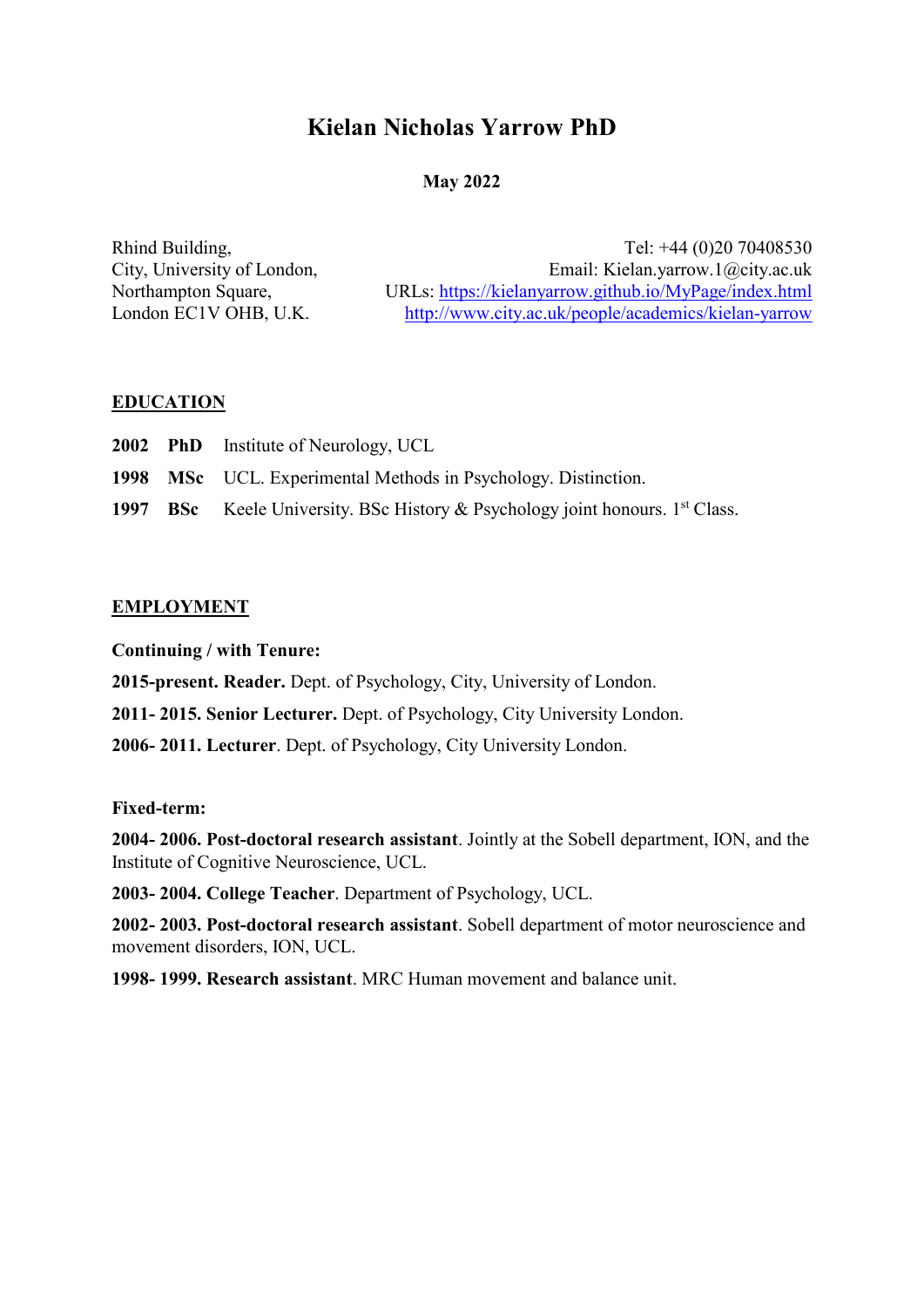#### **PUBLICATIONS**

#### **Peer-reviewed journal articles:**

- 1. Saurels, B.W., Arnold, D.H., Anderson, N.L., Lipp, O.V., & **Yarrow, K.** (In press). The perceived duration of expected events depends on how the expectation is formed. *Attention, Perception & Psychophysics*.
- 2. Tapper, K., **Yarrow, K.**, Farrar, S.T., Mandeville, K.L. (2022). Effects of calorie labelling and contextual factors on hypothetical coffee shop menu choices, *Appetite*, 172, 105963.
- 3. **Yarrow, K.**, Kohl, C, Segasby, T., Kaur Bansal, R., Rowe, P., & Arnold, DH (2022). Neural-latency noise places limits on human sensitivity to the timing of events. *Cognition*, 222, 105012.
- 4. Saurels, B. W., Frommelt, T., **Yarrow, K.**, Lipp, O. V. & Arnold, D. H. (2022). Neural prediction errors depend on how an expectation was formed. *Cortex*, 147, pp. 102- 111.
- 5. Saurels, B.W., Hohaia, W., **Yarrow, K.**, Johnston, A., & Arnold, D.H. (2021). Visual predictions, neural oscillations and naïve physics. *Scientific Reports*, 11 (1), 16127.
- 6. Rowe, P.J., Haenschel, C., Khachatoorian, N., & **Yarrow, K.** (2020). Post-stroke object affordances: An EEG investigation. *Brain & Cognition,* 146:105639.
- 7. **Yarrow, K.**, Samba, C., Kohl, C. & Arnold, D.H. (2021). Auditory and visual durations load a unitary working-memory resource. *Timing & Time Perception*, 9, 1-38.
- 8. Kohl, C., Spieser, L., Forster, B., Bestmann, S., & **Yarrow, K.** (2020). Centroparietal activity mirrors the decision variable when tracking biased and time-varying sensory evidence. *Cognitive Psychology*, 122:101321.
- 9. Farrar, S.T., **Yarrow, K.** & Tapper, K. (2020). The Effect of Mindfulness on Cognitive Reflection and Reasoning. *Mindfulness*, 11, 2150–2160.
- 10. Ioakeimidis, V., Haenschel, C., **Yarrow, K.**, Kyriakopoulos, M., Dima, D. (2020). A meta-analysis of structural and functional brain abnormalities in early-onset schizophrenia. *Schizophrenia Bulletin Open*, 1, 1, sgaa016.
- 11. Arnold, D.H., Hohaia, W. & **Yarrow, K.** (2020). Neural correlates of subjective timing precision and confidence. *Scientific Reports,* 10, 3098.
- 12. Saurels, B.W., Lipp. O.V., **Yarrow, K.** & Arnold, D.H. (2020). Predictable events elicit less visual and temporal information uptake in an oddball paradigm. *Attention, Perception & Psychophysics*, 82, 1074-1087.
- 13. Jalali, S., Martin, S.E., Ghose, T., Buscombe, R.M., Solomon, J.A., & **Yarrow, K.**  (2019). Information accrual from the period preceding racket-ball contact for tennis ground strokes: Inferences from stochastic masking. *Frontiers in Psychology,*  10:1969.
- 14. Gorst, T., Freeman, J., **Yarrow, K.**, & Marsden, J. (2019). Assessing planter sensation in the foot using the FOot Roughness Discrimination Test (FoRDT<sup>TM</sup>): A reliability and validity study in stroke. *PM&R*, 11, 1083-1092.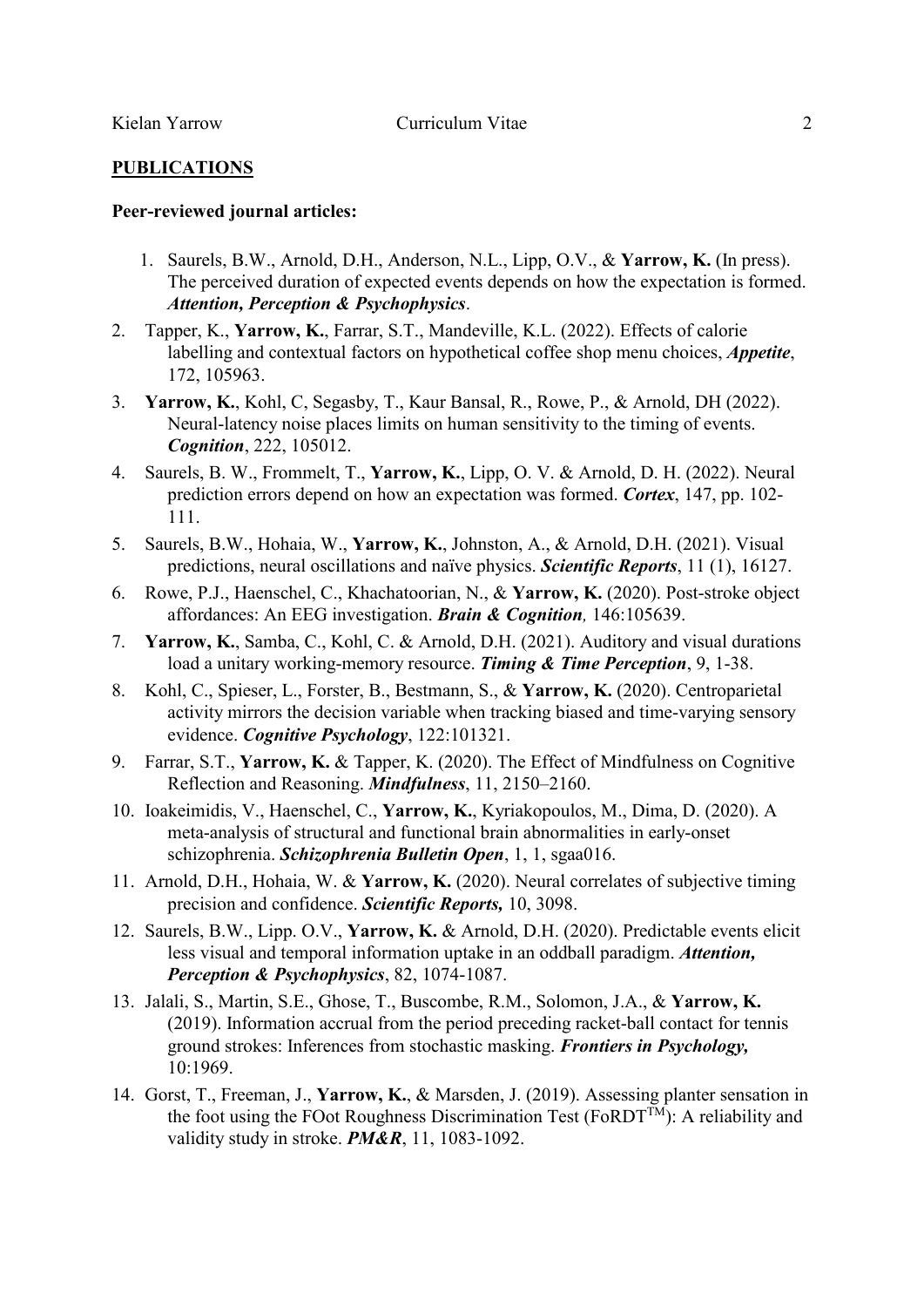- 15. Mandeville, K.L., Barker, R., Packham, A., Sowerby, C., **Yarrow, K.,** & Patrick, H. (2019). Financial interests of patient organisations contributing to technology appraisal at England's National Institute for Health and Care Excellence (NICE): a policy review. *BMJ*, 364, k5300*.*
- 16. Gorst, T., Freeman, J., **Yarrow, K.**, & Marsden, J. (2020). Assessing lower limb position sense in stroke using the Gradient Discrimination Test (GradDT™) and Step-height Discrimination Test (StepDT™): a reliability and validity study. *Disability & Rehabilitation,* 42, 2215-2223.
- 17. Hadar, A.A., Lazarovits, A., & **Yarrow, K.** (2019). Increased Motor Cortex Excitability for Concealed Visual Information. *Journal of Psychophysiology,* 33, 286-295.
- 18. Kohl, C., Spieser, L., Forster, B. Bestmann, S, & **Yarrow, K.** (2019). The Neurodynamic decision variable in human multi-alternative perceptual choice. *Journal of Cognitive Neuroscience,* 31, 262-277.
- 19. Jalali, S., Martin, S.E., Murphy, C.P., Solomon, J.A., & **Yarrow, K.** (2018). Classification videos reveal the visual information driving complex real-world speeded decisions. *Frontiers in Psychology,* 9:2229*.*
- 20. Mandeville, K.L., Satherley, R.M., Hall, J., Sutaria, S., Willot, C., **Yarrow, K.,** Mohan, K., Wolfe, I., & Devakumar, D. (2018). The political views of doctors in the United Kingdom: a cross-sectional study. *Journal of Epidemiology & Community Health,*  72, 880-887.
- 21. Spieser, L., Kohl, C., Forster, B. Bestmann, S, & **Yarrow, K.** (2018). Neurodynamic Evidence Supports a Forced-Excursion Model of Decision-Making under Speed/Accuracy Instructions. *eNeuro,* 5, 0159-18.2018.
- 22. Ball, D.M., Arnold, D.H. & **Yarrow, K.** (2017). Weighted integration suggests that visual and tactile signals provide independent estimates about duration. *Journal of Experimental Psychology: Human Perception & Performance,* 43, 868-880.
- 23. Rowe, P., Haenschel, C., Kosilo, M. & **Yarrow, K.** (2017). Objects rapidly prime the motor system when located near the dominant hand. *Brain & Cognition,* 113, 102- 108.
- 24. Hadar, A.A., Rowe, P., Di Costa, S., Jones, A., & **Yarrow, K.** (2016). Motor-evoked potentials reveal a motor-cortical readout of evidence accumulation for sensorimotor decisions. *Psychophysiology,* 53, 1721-1731.
- 25. **Yarrow, K**., Martin, S.E., Di Costa, S., Solomon, J.A., & Arnold, D.H. (2016). A roving dual-presentation simultaneity-judgment task to estimate the point of subjective simultaneity. *Frontiers in Psychology,* 7:416*.*
- 26. Merchant, H., & **Yarrow, K.** (2016). How the motor system both encodes and influences our sense of time. *Current Opinion in Behavioral Sciences,* 8, 22-27.
- 27. Keane, B., Spence, M., **Yarrow, K.,** & Arnold, D.H. (2015). Perceptual confidence demonstrates trial-by-trial insight into the precision of audio-visual timing encoding. *Consciousness & Cognition*, 38, 107-117.
- 28. **Yarrow, K.**, Minaei, S., & Arnold, D.H. (2015). A model-based comparison of three theories of audiovisual temporal recalibration. *Cognitive Psychology*, 83, 54-76.
- 29. Arnold, D.H., Petrie, K., Gallagher, R. & **Yarrow, K.** (2015). An object-centered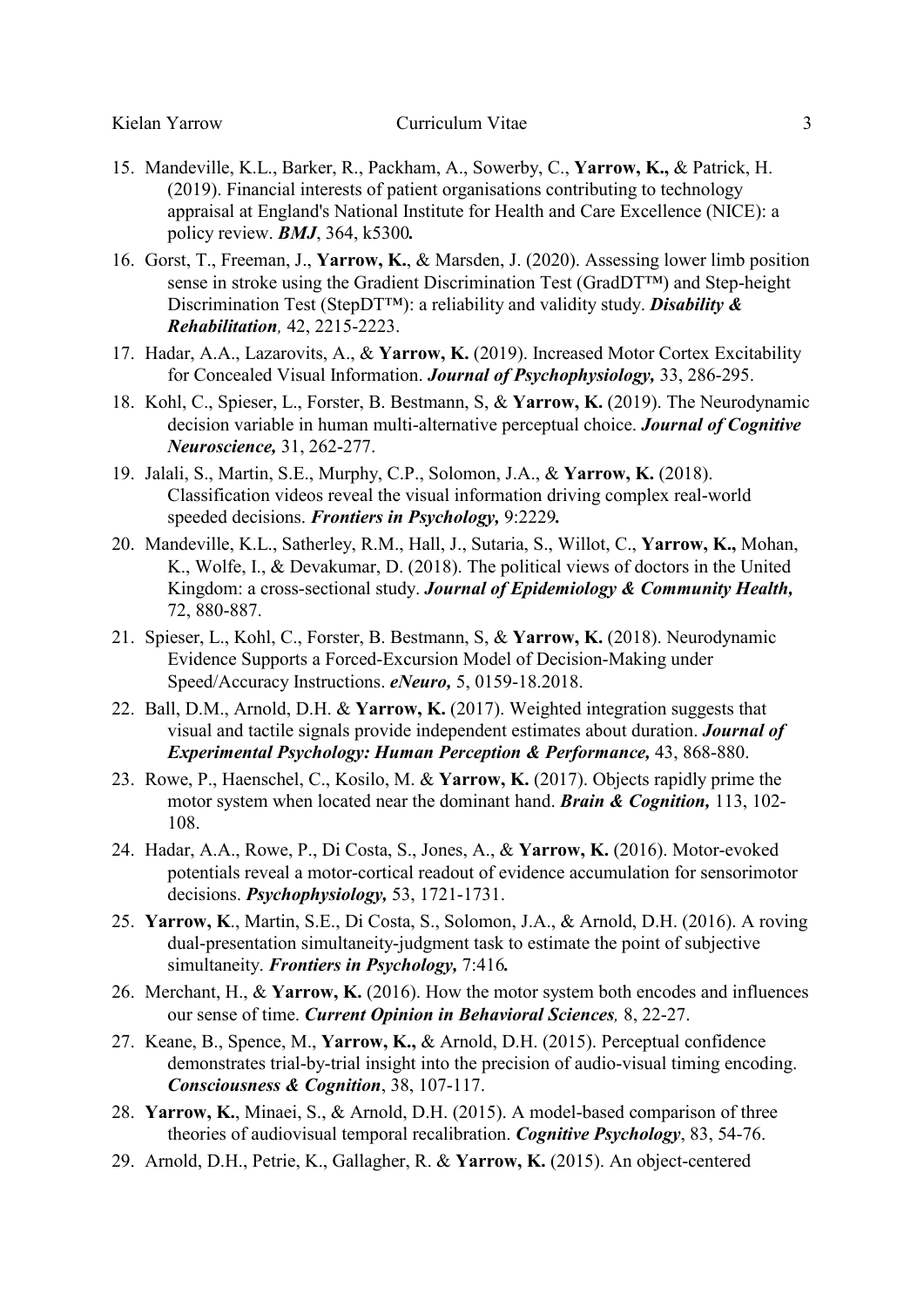aftereffect of a latent material property: A squishiness visual aftereffect, not causality adaptation. *Journal of Vision,* 15(9):4.

- 30. Shankleman, M., Sykes, C., Mandeville, K.L., Di Costa, S. & **Yarrow, K.** (2015). Standardised (plain) cigarette packaging increases attention to both text-based and graphical health warnings: Experimental evidence. *Public Health*, 129, 37-42.
- 31. Narkiewicz, M., Lambrechts, A., Eichelbaum, F. & **Yarrow, K.** (2015). Humans don't time sub-second intervals like a stopwatch. *Journal of Experimental Psychology: Human Perception & Performance*, 41, 249-263.
- 32. Tretyak, V. & **Yarrow, K.** (2014). Motor plans persist to influence subsequent actions with four or more response alternatives. *Acta Psychologica,* 149, 9-17*.*
- 33. Mandeville K.L., O'Neill S., Brighouse A., Walker A., **Yarrow K**. & Chan K. (2014). Academics and competing interests in H1N1 influenza media reporting. *Journal of Epidemiology and Community Health,* 68, 197-203.
- 34. Herrojo Ruiz, M, Huebl, J., Schönecker, T., Kupsch, A, **Yarrow, K.**, Krauss, J.K., Schneider, G., & Kühn, A.A. (2014). Involvement of human internal globus pallidus in early modulation of cortical error-related activity. *Cerebral Cortex,* 24, 1502-17
- 35. Makris, S., Hadar, A.A. & **Yarrow, K.** (2013). Are object affordances fully automatic? A case of covert attention. *Behavioral Neuroscience,* 127, 797-802*.*
- 36. Makris, S., Grant, S., Hadar, A.A. & **Yarrow, K.** (2013). Binocular vision enhances a rapidly evolving affordance priming effect: behavioural and TMS evidence. *Brain and Cognition,* 83, 279-287.
- 37. **Yarrow, K.**, Sverdrup-Stueland, I., Roseboom, W. & Arnold, D.H. (2013). Sensorimotor temporal recalibration within and across limbs. *Journal of Experimental Psychology: Human Perception & Performance*, 39, 1678-1689.
- 38. Arnold, D.H., Nancarrow, K. & **Yarrow, K.** (2012). The critical events for motorsensory temporal recalibration. *Frontiers in Human Neuroscience,* 6, 235:1-6.
- 39. Hadar, A.A., Makris, S., & **Yarrow, K.** (2012). The truth-telling motor cortex: Response competition in M1 discloses deceptive behaviour. *Biological Psychology,* 89, 495- 502.
- 40. Brücke, C., Huebl, J., Schönecker, T., Neumann, W., **Yarrow, K.**, Kupsch, A., Blahak, C., Lütjens, G., Brown, P., Krauss, J.K., Schneider, G., & Kühn, A.A. (2012). Scaling of movement is related to pallidal gamma oscillations in patients with dystonia. *Journal of Neuroscience,* 32, 1008-19.
- 41. **Yarrow, K.**, Jahn, N., Durant, S., & Arnold, D.H. (2011). Shifts of criteria or neural timing? The assumptions underlying timing perception studies. *Consciousness & Cognition,* 20, 1518-31.
- 42. Makris, S., Hadar, A.A., **Yarrow, K.** (2011). Viewing objects and planning actions: On the potentiation of grasping behaviours by visual objects. *Brain and Cognition*, 77, 257-264.
- 43. **Yarrow, K.**, Roseboom, W. & Arnold, D.H. (2011). Spatial grouping resolves ambiguity to drive temporal recalibration. *Journal of Experimental Psychology: Human Perception & Performance,* 37, 1657-61.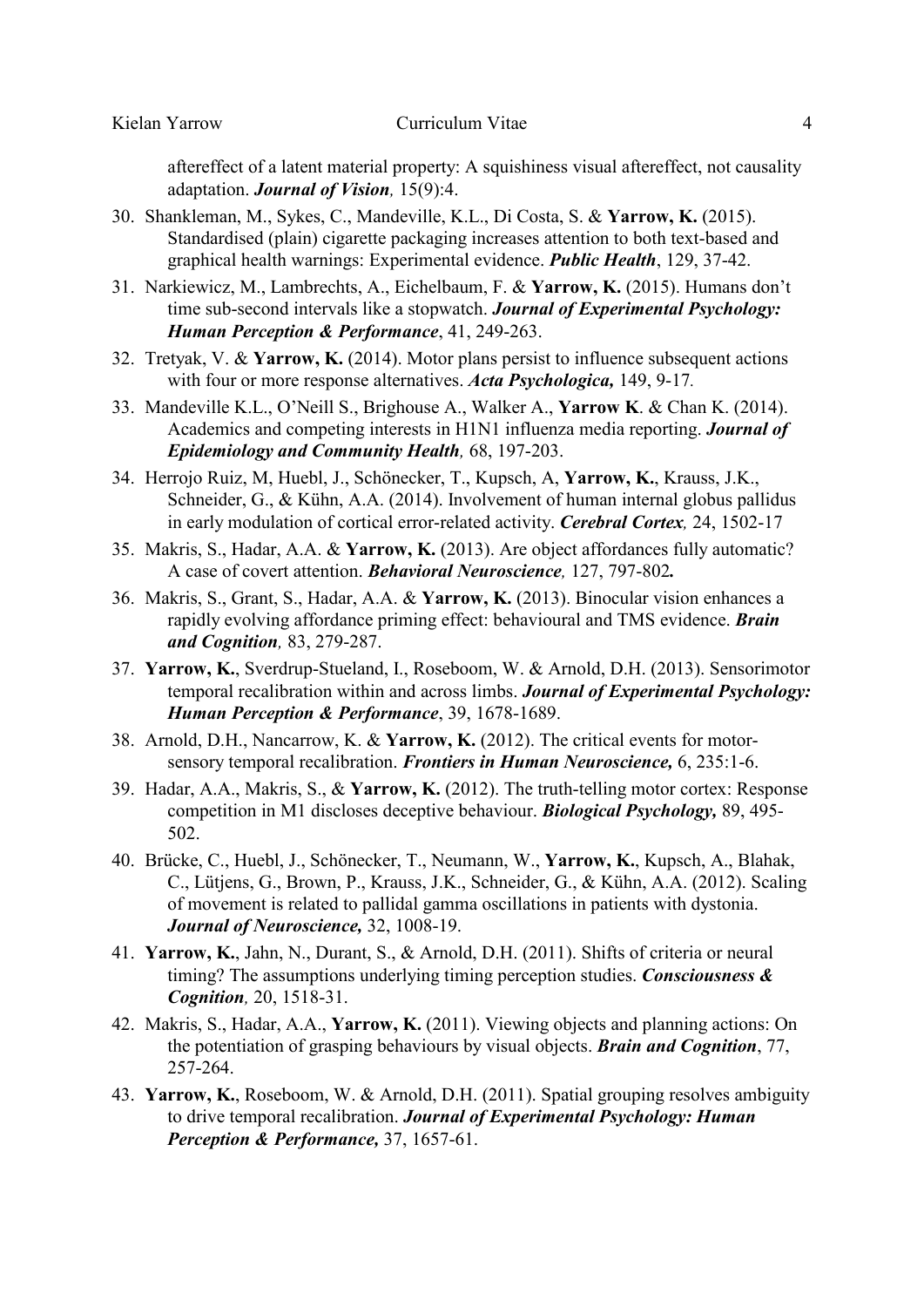- 44. Huebl, J., Schoenecker, T., Siegert, S., Brücke, C., Schneider, G., Kupsch, A., **Yarrow, K.** & Kühn, A.A. (2011). Modulation of subthalamic alpha activity to emotional stimuli correlates with depressive symptoms in PD. *Movement Disorders,* 26, 477-83.
- 45. Arnold, D.H. & **Yarrow, K.** (2011). Temporal recalibration of vision. *Proceedings of the Royal Society B: Biological Sciences*, 278, 535-8.
- 46. Ley, I., Haggard, P., & **Yarrow, K.** (2009). Optimal integration of auditory and vibrotactile information for judgments of temporal order. *Journal of Experimental Psychology: Human Perception & Performance,* 35, 1005-1019.
- 47. **Yarrow, K.**, Brown, P. & Krakauer, J.W. (2009). Inside the brain of an elite athlete: the neural processes that support high achievement in sports. *Nature Reviews Neuroscience,* 10, 585-596.
- 48. Sauleau, P., Eusebio, A., Thevathasan, W., **Yarrow, K.**, Pogosyan, A., Zrinzo, L., Ashkan, K., Aziz, T., Vandenberghe, W., Nuttin, B., & Brown, P. (2009). Involvement of the Subthalamic Nucleus in engagement with behaviourally relevant stimuli. *European Journal of Neuroscience,* 29, 931-42.
- 49. **Yarrow, K.**, Haggard, P., & Rothwell, J.C. (2008). Vibrotactile-auditory interactions are post-perceptual. *Perception,* 37, 1114-30.
- 50. Brücke, C., Kempf, F., Kupsch, A., Schneider. G., Krauss, J.K., Aziz, T., **Yarrow, K.**, Pogosyan, A., Brown, P., & Kühn, A.A. (2008). Movement-related synchronisation of gamma activity is lateralized in patients with dystonia. *European Journal of Neuroscience*, 27, 2322-9.
- 51. Kempf, F., Trottenberg, T., Doyle, L., Chen, C.C., **Yarrow, K.**, Brown, P., & Kühn, A.A. (2007). The subthalamic region is activated during valence-related emotional processing in patients with Parkinson's disease. *European Journal of Neuroscience*, 26, 767-74.
- 52. Androulidakis, A.G., Doyle, L.M., **Yarrow, K.**, Litvak, V., Gilbertson, T.P., & Brown P. (2007). Anticipatory changes in beta synchrony in the human corticospinal system and associated improvements in task performance. *European Journal of Neuroscience*, 25, 3758-65.
- 53. Rounis, E., **Yarrow, K.,** & Rothwell, J.C. (2007). Effects of rTMS conditioning over the fronto-parietal network on motor versus visual attention. *Journal of Cognitive Neuroscience*, 19, 513-524.
- 54. **Yarrow, K.**, Whiteley, L., Haggard, P., & Rothwell, J.C. (2006). Biases in the perceived timing of perisaccadic visual and motor events. *Perception and Psychophysics,* 68, 1217-26.
- 55. Brown, P., Chen, C.C., Wang, S., Kühn, A., Doyle, L., **Yarrow, K.**, Nuttin, B., Stein, J., & Aziz, T. (2006). Involvement of Human Basal Ganglia in Off-Line Feed-Back Control of Voluntary Movement. *Current Biology*, 16, 2129-34.
- 56. Kühn, A.A., Doyle, L., Pogosyan, A., **Yarrow, K.**, Kupsch, A., Schneider, G., Hariz, M.I., Trottenberg, T., & Brown, P. (2006). Modulation of beta oscillations in the subthalamic area during motor imagery in Parkinson's disease. *Brain*, 129, 695-706.
- 57. **Yarrow, K.**, Whiteley, L., Rothwell, J.C., & Haggard, P. (2006). Spatial consequences of bridging the saccadic gap. *Vision Research*, 46, 545-555*.*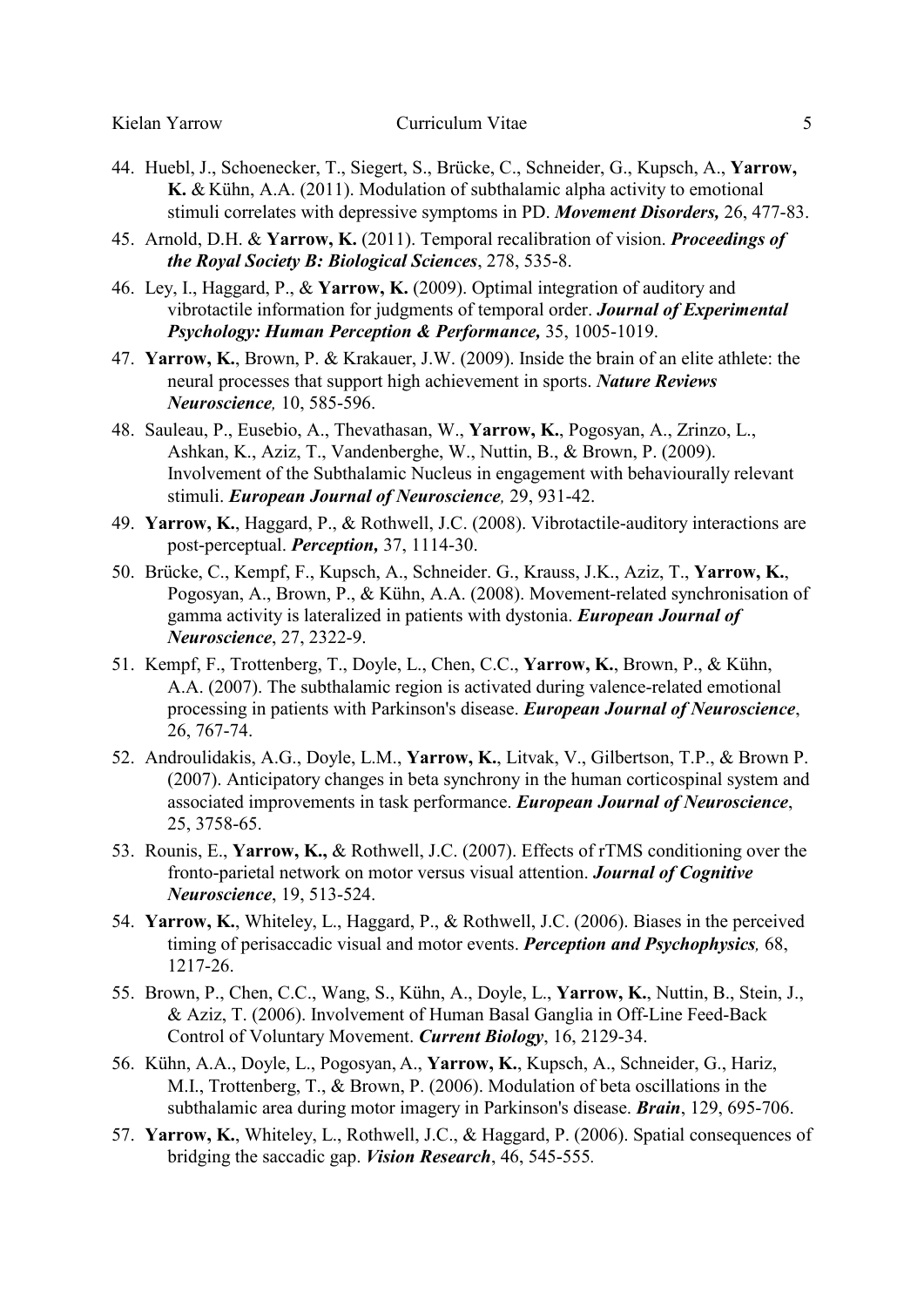- 58. Kühn, A.A., Hariz, M., Silberstein, P., Tisch, S., Kupsch, A., Schneider, G., Limousin-Dowsey, P., **Yarrow, K.,** & Brown, P. (2005). Activation of the subthalamic region during emotional processing in Parkinson's disease. *Neurology,* 65, 707-713.
- 59. Doyle, L.M.F., **Yarrow, K.,** & Brown, P. (2005). Lateralization of event-related beta desynchronization in the EEG during pre-cued reaction time tasks. *Clinical Neurophysiology,* 116, 1879-1888.
- 60. **Yarrow, K.**, Johnson, H., Haggard, P., & Rothwell, J.C. (2004). Consistent chronostasis effects across saccade categories imply a subcortical efferent trigger. *Journal of Cognitive Neuroscience*, 16, 839-847.
- 61. **Yarrow, K.**, Haggard, P., & Rothwell, J.C. (2004). Action, arousal, and subjective time. *Consciousness and Cognition*, 13, 373-390.
- 62. Kühn, A.A., Williams, D., Kupsch, A., Dowsey-Limousin, P., Hariz, M., Schneider, G.H., **Yarrow, K.**, & Brown, P. (2004). Event related beta desynchronization in human subthalamic nucleus correlates with motor performance. *Brain*, 127, 735-746.
- 63. Williams, D., Kühn, A., Kupsch, A., Tijssen, M., van Bruggen, G., Speelman, H., Hotton, G., **Yarrow, K.**, & Brown, P. (2003). Behavioural cues are associated with modulations of synchronous oscillations in the human subthalamic nucleus. *Brain*, 126, 1975-1985.
- 64. **Yarrow, K.** & Rothwell, J.C. (2003). Manual chronostasis: Tactile perception precedes physical contact. *Current Biology*, 13, 1134-1139.
- 65. Latash, M.L., **Yarrow, K.,** & Rothwell, J.C. (2003). Changes in finger coordination and responses to single pulse TMS of motor cortex during practice of a multifinger force production task. *Experimental Brain Research*, 151, 60-71.
- 66. **Yarrow, K.**, Haggard, P., Heal, R., Brown, P., & Rothwell, J.C. (2001). Illusory perceptions of space and time preserve cross-saccadic perceptual continuity. *Nature*, 414, 302-305.
- 67. **Yarrow, K.**, Brown, P., Gresty, M.A., & Bronstein, A.M. (2001). Force platform recordings in the diagnosis of primary orthostatic tremor. *Gait & Posture*, 13, 27-34.
- 68. Guerraz, M., Shaollo-Hoffmann, J., **Yarrow, K.**, Thilo, K.V., Bronstein, A.M., & Gresty, M.A. (2000). Visual control of postural orientation and equilibrium in congenital nystagmus. *Investigative Ophthalmology & Visual Science*, 41, 3798- 3804.
- 69. Jauregui-Renaud, K., **Yarrow, K.**, Oliver, T., Gresty, M.A., & Bronstein, A.M. (2000). Effects of caloric stimulation on respiratory frequency and heart rate and blood pressure variability*. Brain Research Bulletin*, 53, 17-23.

#### **Edited book chapters:**

1. **Yarrow, K.** (2018). Collecting and Interpreting Judgments about Perceived Simultaneity: A Model-Fitting Tutorial. In A. Vatakis, F. Balcı, M. Di Luca, Á. Correa (Eds.) *Timing and Time Perception: Procedures, Measures, and Applications.* Leiden: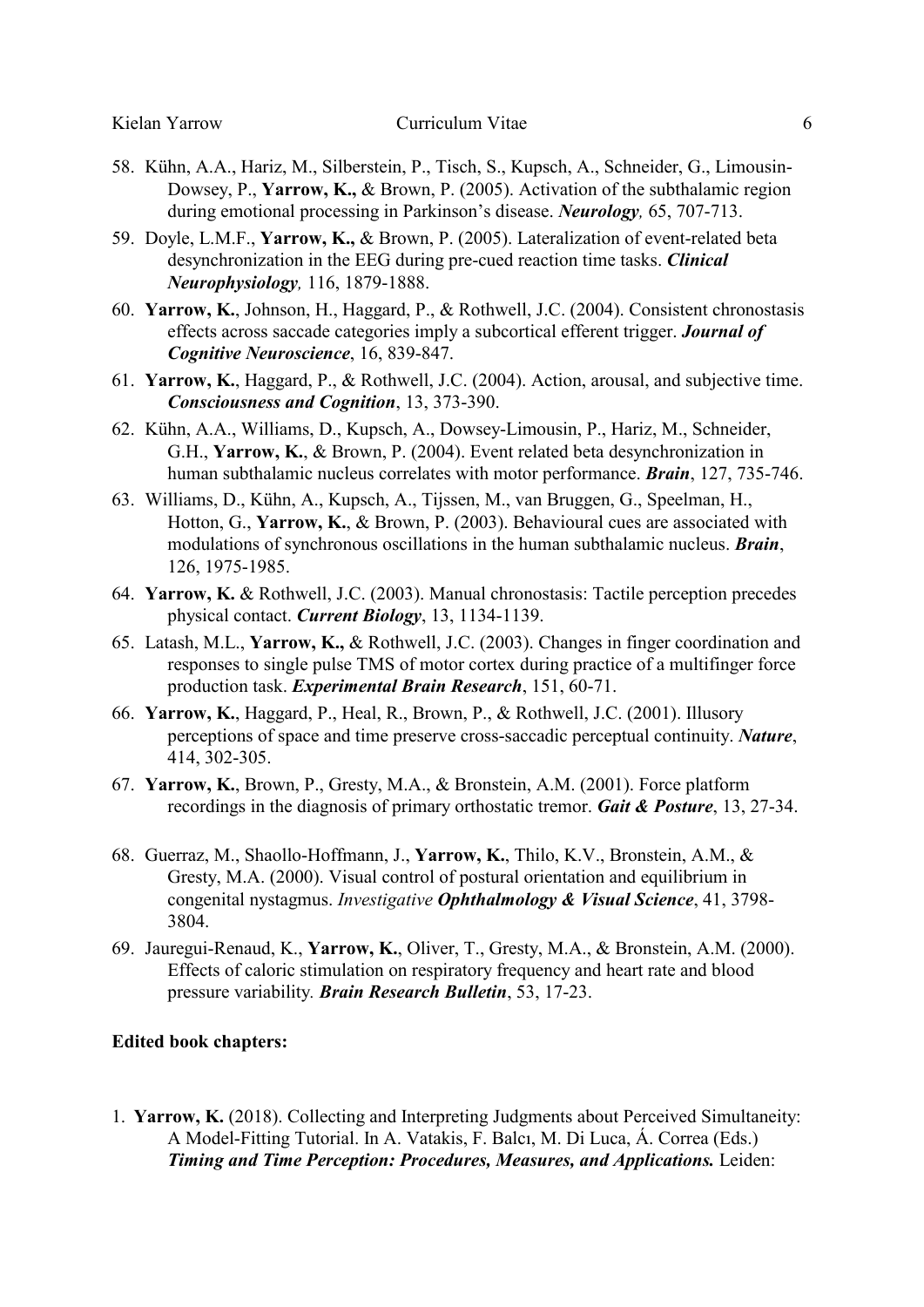Brill.

- 2. **Yarrow, K.** & Arnold, D.H. (2016). The timing of experiences: How far can we get with simple brain-time models? In B. Mölder, V. Arstila and P. Øhrstrøm (Eds.) *Philosophy and Psychology of Time.* Dordrecht: Springer.
- 3. **Yarrow, K.** & Obhi, S.S. (2014). Temporal perception in the context of action. In V. Arstila and D. Lloyd (Eds.) *Subjective Time: The Philosophy, Psychology, and Neuroscience of Temporality.* Cambridge, MA: MIT Press.
- 4. **Yarrow, K.** (2010). Continuity of subjective temporal experience across eye movements: Temporal antedating following small, large and sequential saccades. In N. Srinivasan, B. R. Kar and J. Pandey (Eds.) *Advances in Cognitive Science: Volume 2.* New Delhi: Sage.
- 5. **Yarrow, K.**, Haggard, P. & Rothwell, J.C. (2010). Saccadic chronostasis and the continuity of subjective temporal experience across eye movements. In R. Nijhawan & B. Khurana (Eds.) *Space and time in Perception and action.* Cambridge: Cambridge University Press.
- 6. **Yarrow, K.** (2010). Temporal dilation: The chronostasis illusion and spatial attention. In A. C. Nobre and J Coull (Eds.) *Attention and Time.* Oxford: Oxford University Press.

#### **Book reviews, comments, letters to the editor etc:**

- 1. **Yarrow, K.** (2017). Assessing Risk Factors for Athletic Excellence. *Progress in Brain Research,* 232, 141-144.
- 2. Hadar, A., Makris, S., & **Yarrow, K.** (2012). Single-pulse TMS related syncopal spell in a healthy subject. *Brain Stimulation,* 5, 652-3.
- 3. **Yarrow, K.** (2005). Review of "Mind time: The temporal factor in consciousness", by Benjamin Libet. *Journal of Psychophysiology*, 9, 232-233.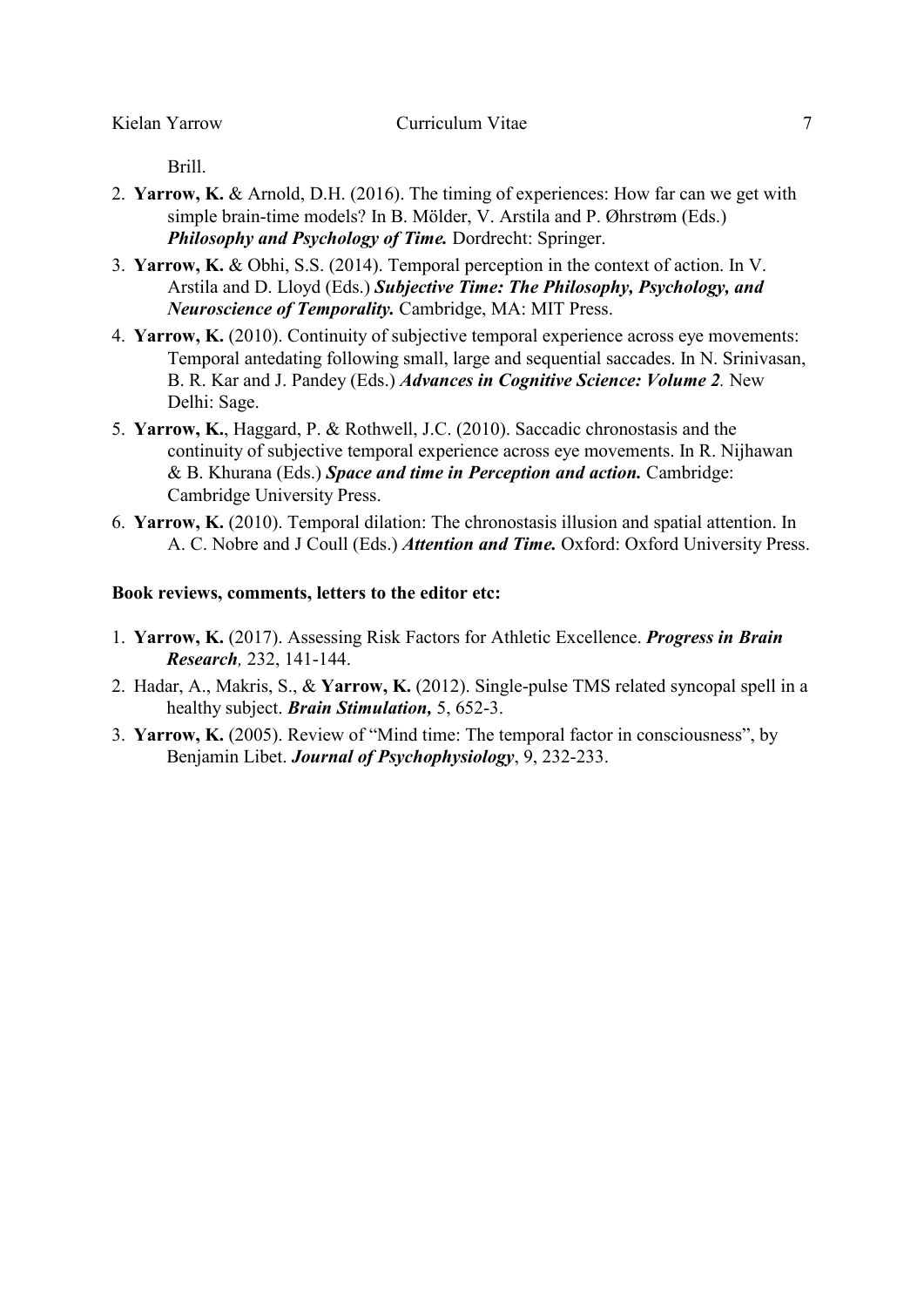## **RESEARCH GRANTS, AWARDS AND PRIZES**

2018-2020 ARC (Australian Research Council) Discovery Grant (partner investigator; with chief investigator Derek Arnold, University of Queensland): "Why does time seem to drag or fly?" A\$199,412.

2015 Experimental Psychology Society (EPS) Undergraduate Research Bursary (as supervisor). £1600.

2015-16 Physiotherapy Research Foundation (external co-investigator, with Gorst T, Freeman J, & Marsden J): The development of somatosensory discrimination tests in the lower limb following stroke. £19,914.

## **November 2014-October 2017 Leverhulme Trust Research Project Grant (principle investigator; with co-investigators Tina Forster and Sven Bestmann): "Novel neurometric measures to discriminate models of speeded decision making." £216,306.**

January 2014-December 2016 ARC (Australian Research Council) Discovery Grant (partner investigator; with chief investigator Derek Arnold, University of Queensland): "Distorted Time Perceptions: Altered neural coding or decisional criteria?" A\$163,000.

## **November 2013-October 2016 BBSRC Project Grant (principle investigator; with coinvestigator Joshua Solomon): "New methodologies to explain and improve the expert anticipatory advantage in sports decision making." £469,644.**

2011 City University Learning Development Project (co-applicant): "Programming for Data Collection: A new Module for Postgraduate and Undergraduate Students." £2000.

2010 Royal Society International Travel Grant: "Investigating motor-sensory temporal order recalibration with a low-bias simultaneity judgement task." £4000.

2010 Nuffield Foundation Undergraduate Research Bursary (as supervisor): "A behavioural and TMS investigation of the response repetition effect." £1140.

2009-2010 Experimental Psychology Society (EPS) Small Grant: "A functional role for tactile suppression in sensory cancellation?" £2000.

2009 University of Queensland Travel Award. ~£800.

2008 Nuffield Foundation Undergraduate Research Bursary (as supervisor): "Adapting the point of subjective simultaneity for audio-visual events: Does efferent information influence the degree of adaptation?" £1110.

2007 City University Pump Priming Research Development Fund: "Investigating multimodal temporal perception". £1500.

1994-2002 Various student prizes & travel grants.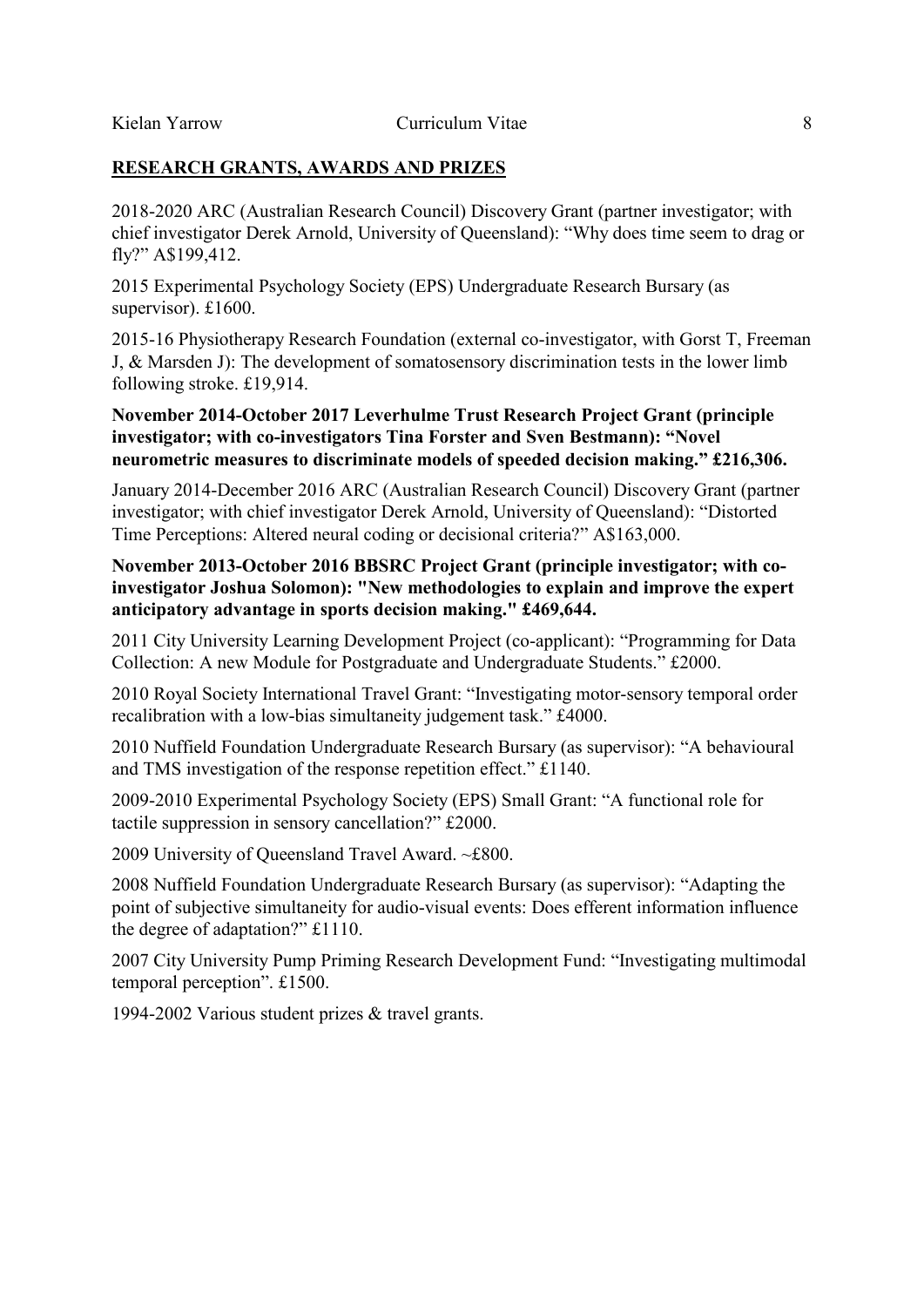## **PRESENTATIONS**

## **Invited talks and talks at symposia:**

Yarrow, K. (2019, June). Interrogating the corticospinal tract with a dual-MEP approach. Laboratoire de Neurosciences Cognitives seminar, Aix Marseille Université, France.

Yarrow, K. (2017, February). Can classification videos reveal the information used to respond to an opponent's tennis stroke? Department of Psychology Seminar, Technical University of Kaiserslautern, Germany.

Yarrow, K. (2015, January). Latency models of audiovisual timing: SDT in a temporal context. Visual Statistics in Humans and Machines (EPSRC Network for Biological and Computer Vision mini workshop), London, U.K.

Yarrow, K. (2014, November). Relative time and its recalibration: Models and data. British Neuropsychological Society (BNS) Autumn meeting, London, U.K.

Yarrow, K. (2014, October). Perceiving time: From high-level illusions to low-level models. Centre for Visual Cognition (CVC) seminar, University of Southampton, U.K.

Yarrow, K. (2014, July). Assessing proposed explanations of audio-visual temporal recalibration. 10<sup>th</sup> Asia Pacific Conference on Vision (APCV 2014), Takamatsu, Japan.

Yarrow, K. (2013, August). Timing of experiences. Timely (COST Action) Workshop "The philosophy and psychology of time: continuity, presence and the timing of experience", Turku, Finland.

Yarrow, K. (2013, March). Plans for action in primary motor cortex revealed using transcranial magnetic stimulation. Presentation to the Behavioral Neurology Unit, National Institute for Neurological Disorders and Stroke, NIH, Bethesda, MD, U.S.A.

Yarrow, K. (2012, November). Plans for action in primary motor cortex revealed using transcranial magnetic stimulation. Psychology Department seminar, Goldsmiths, University of London, U.K.

Yarrow, K. (2012, October). Mechanisms of recalibration for temporal event perception. Timely (COST Action) Workshop "Temporal processing within and across senses", Tübingen, Germany.

Yarrow, K. (2012, February). The temporal evolution of intra-hemispheric plans for action in human motor cortex. Institute of Movement Neuroscience seminar, ION/ICN, UCL. U.K.

Yarrow, K. (2010, April). Mind time in a complex world. School of Psychology seminar, University of Queensland, Australia.

Yarrow, K. (2009, February). Active perception of multisensory temporal order. School of Optometry & Visual Sciences seminar, University of Bradford, U.K.

Yarrow, K. (2008, August). Multisensory integration and the judgement of temporal order. Royal Holloway brain & cognition seminar, U.K.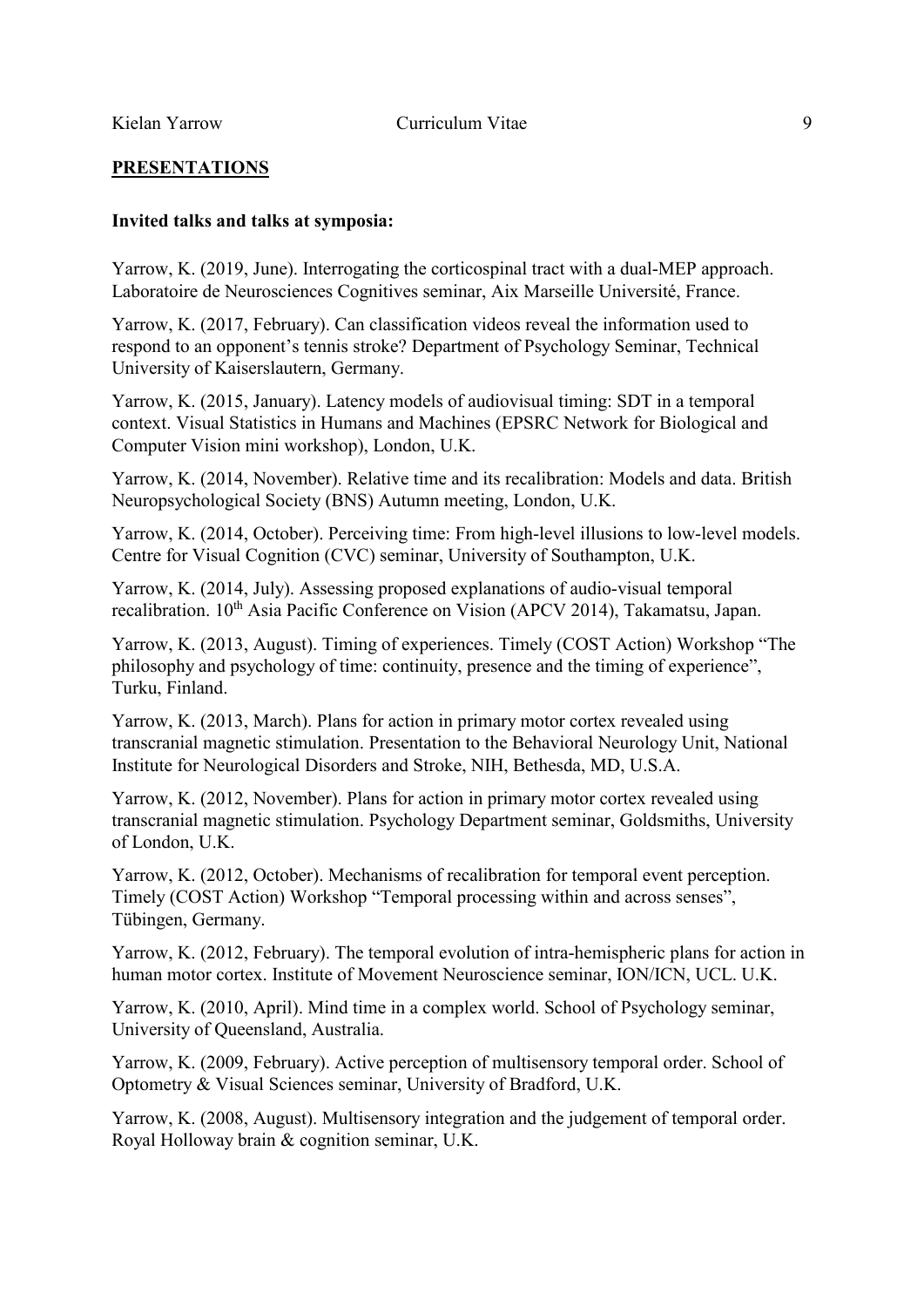Yarrow, K. (2008, February). Temporal perception in action. Warwick University PsychSoc meeting, Cumberland Lodge, U.K.

Yarrow, K. (2006, December). The stopped clock illusion and visual continuity across eye movements. Second International Conference on Cognitive Science, Allahabad, India.

Yarrow, K. (2006). The stopped clock illusion and visual continuity across eye movements. Neuro-otology unit seminar, Imperial College London, U.K.

Yarrow, K. (2006). The stopped clock illusion and visual continuity across eye movements. Functional Imaging Lab seminar, Institute of Neurology, U.K.

Yarrow, K. (2005). The stopped clock illusion and visual continuity across eye movements. Royal Holloway brain & cognition seminar, U.K.

Yarrow, K. (2004, 2005). What can illusions tell us about motor control? IMN clinical series, Institute of Neurology, U.K.

Yarrow, K., Haggard, P., Johnson, H. & Rothwell, J.C. (2003, May). Voluntary and reflexive movements influence subsequent temporal perception. European Workshop on Movement Science, Münster, Germany.

Yarrow, K. (2002). Temporal illusions subsequent to movement. Psychology departmental seminar, University of Nottingham, U.K.

## **Conference presentations (as presenter):**

Yarrow, K., Samba, C., Kohl, C., Arnold, D.H. (2019, August). Auditory and visual durations load a unitary working-memory resource.  $42<sup>nd</sup>$  European Conference on Visual Perception (ECVP), Leuven, Belgium. *Poster.*

Yarrow, K., Jones, I., Johnson, A., Arnold, D. (2019, August). Perceived time and the accrual of visual information. Asia-Pacific Conference on Vision (APCV), Osaka, Japan. *Talk.*

Yarrow, K., Kohl, C, Spieser, L, Forster, B, Bestmann, S. (2018, May). The Neurodynamic Decision Variable in Human Multi-Alternative Perceptual Choice. Vision Science Society annual meeting (VSS), St. Pete Beach, Florida, U.S.A. *Poster.*

Yarrow, K., Kohl, C, Spieser, L, Forster, B, Bestmann, S. (2017, August). Are human neurometric signals consistent with sequential sampling models of speeded choice?  $40<sup>th</sup>$ European Conference on Visual Perception (ECVP), Berlin, Germany. *Talk.*

Yarrow, K., Ball, D., & Arnold, D. (2017, January). Integration of visual and tactile information during interval timing: Implications for internal clocks. Modularity in Time Perception and Time Behaviour, EPS Workshop, Liverpool, U.K. *Talk.*

Yarrow, K., Ball, D., & Arnold, D. (2016, August). Integration of visual and tactile information during interval timing: Implications for internal clocks.  $39<sup>th</sup>$  European Conference on Visual Perception (ECVP), Barcelona, Spain. *Talk.*

Yarrow, K., Hadar, A.A., Rowe, P., Di Costa, S., & Jones, A. (2015, May). Motor-evoked potentials reveal a motor-cortical readout of evidence accumulation for sensorimotor decisions. Vision Science Society annual meeting (VSS), St. Pete Beach, Florida, U.S.A. *Poster.*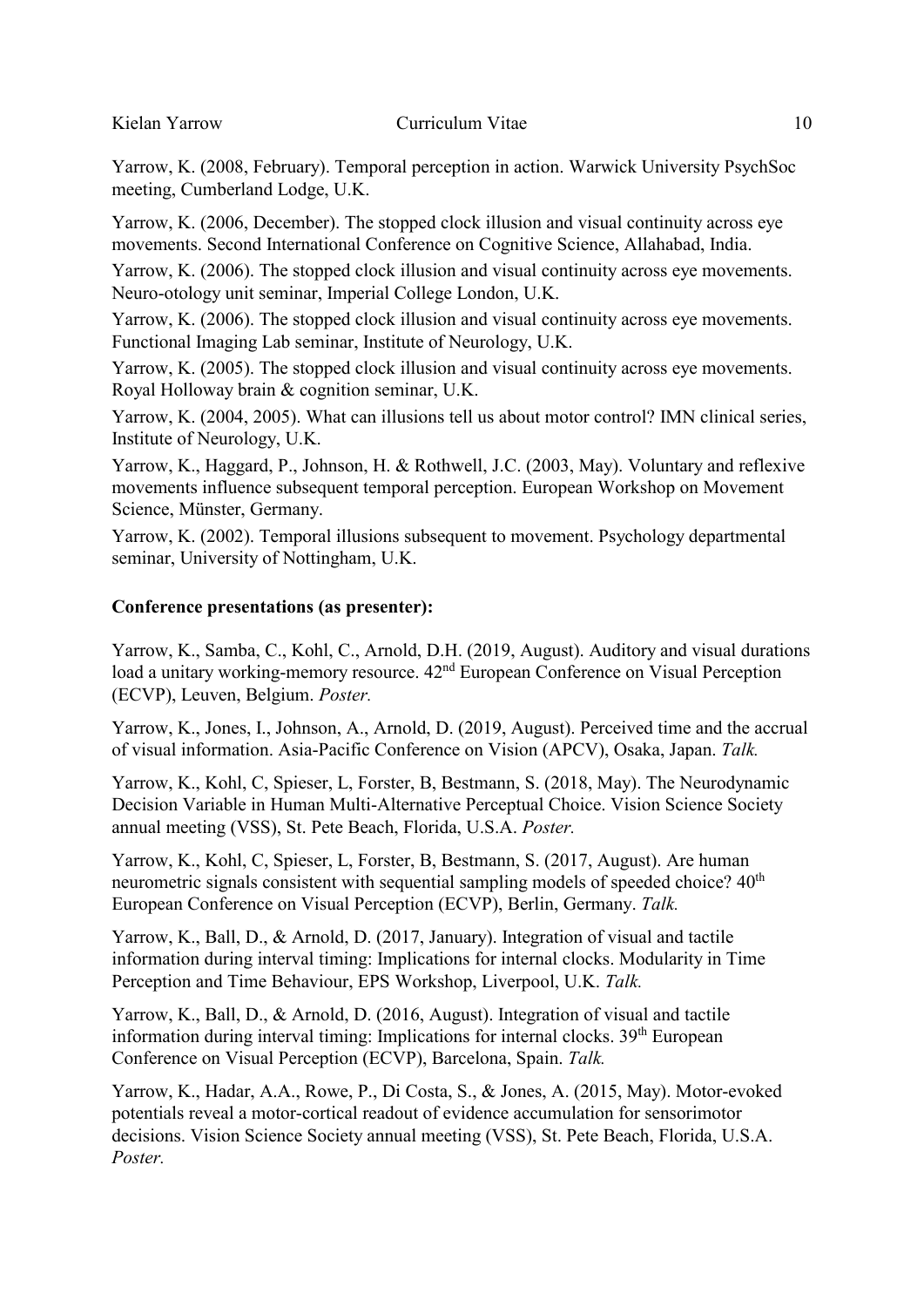Yarrow. K., Minaei, S., & Arnold, D. (2014, July). A model-based comparison of three theories of audiovisual temporal recalibration. 12<sup>th</sup> International Conference on Cognitive Neuroscience (ICON) 2014, Brisbane, Australia. *Poster.*

Yarrow. K., Minaei, S., & Arnold, D. (2014, June). A model-based comparison of three theories of audiovisual temporal recalibration. International Multisensory Research Forum (IMRF) 2014, Amsterdam, the Netherlands. *Talk.*

Yarrow. K., Shapiro, S., Di Costa, S., & Arnold, D. (2014, June). A 2AFC simultaneityjudgment task to estimate the point of subjective simultaneity. International Multisensory Research Forum (IMRF) 2014, Amsterdam, the Netherlands. *Poster.*

Yarrow. K., Shapiro, S., Di Costa, S., & Arnold, D. (2014, April). A 2AFC simultaneityjudgment task to estimate the point of subjective simultaneity. International Conference on Timing and Time Perception, Corfu, Greece. *Talk.*

Yarrow, K., Lambrechts, A., & Narkiewicz, M. (2013, May). Humans don't time short intervals like a stopwatch. 25<sup>th</sup> Association for Psychological Science (APS) Annual Convention, Washington DC, U.S.A. *Poster.*

Yarrow, K., Sverdrup-Stueland, I., Roseboom, W., & Arnold, D. H. (2013, April). Sensorimotor temporal recalibration within and across limbs.  $40<sup>th</sup>$  Australasian Experimental Psychology Conference, Adelaide, Australia. *Talk.*

Yarrow, K., Sverdrup-Stueland, I., & Arnold, D. H. (2012, June). Sensorimotor temporal recalibration within and across limbs. International Multisensory Research Forum 13th Annual Meeting, Oxford, U.K. *Talk.*

Yarrow, K., Eichelbaum, F. & Lambrechts, A. (2011, January). Humans don't time intervals like a stopwatch. Experimental Psychology Society meeting, London, U.K. *Talk.*

Yarrrow, K., Roseboom, W. & Arnold, D.H. (2011, January). Spatial grouping resolves ambiguity to drive temporal recalibration. Experimental Psychology Society meeting, London, U.K. *Poster.*

Yarrow, K. (2010, April). Timing of Broken Intervals: Implications for an internal clock.  $37<sup>th</sup>$ Australasian Experimental Psychology Conference, Melbourne, Australia. *Poster.*

Jahn, N. & Yarrow, K. (2009, July). In search of an efferent rule in multisensory binding. International Multisensory Research Forum 10<sup>th</sup> Annual Meeting, New York, U.S.A. *Poster.* 

Ley, I., Haggard, P. & Yarrow, K. (2008, July). Optimal integration of auditory and vibrotactile information for judgements of temporal order. International Multisensory Research Forum 9th Annual Meeting, Hamburg, Germany. *Poster.*

Yarrow, K. & Ley, I. (2008, January). Optimal integration of auditory and vibrotactile information for judgements of temporal order. Experimental Psychology Society meeting, London, U.K. *Talk.*

Yarrow, K., Haggard, P. & Rothwell, J.C. (2006, August). An extended perceived duration for multiple post-saccadic visual objects. 29<sup>th</sup> European Conference on Visual Perception, St. Petersburg, Russia. *Poster.*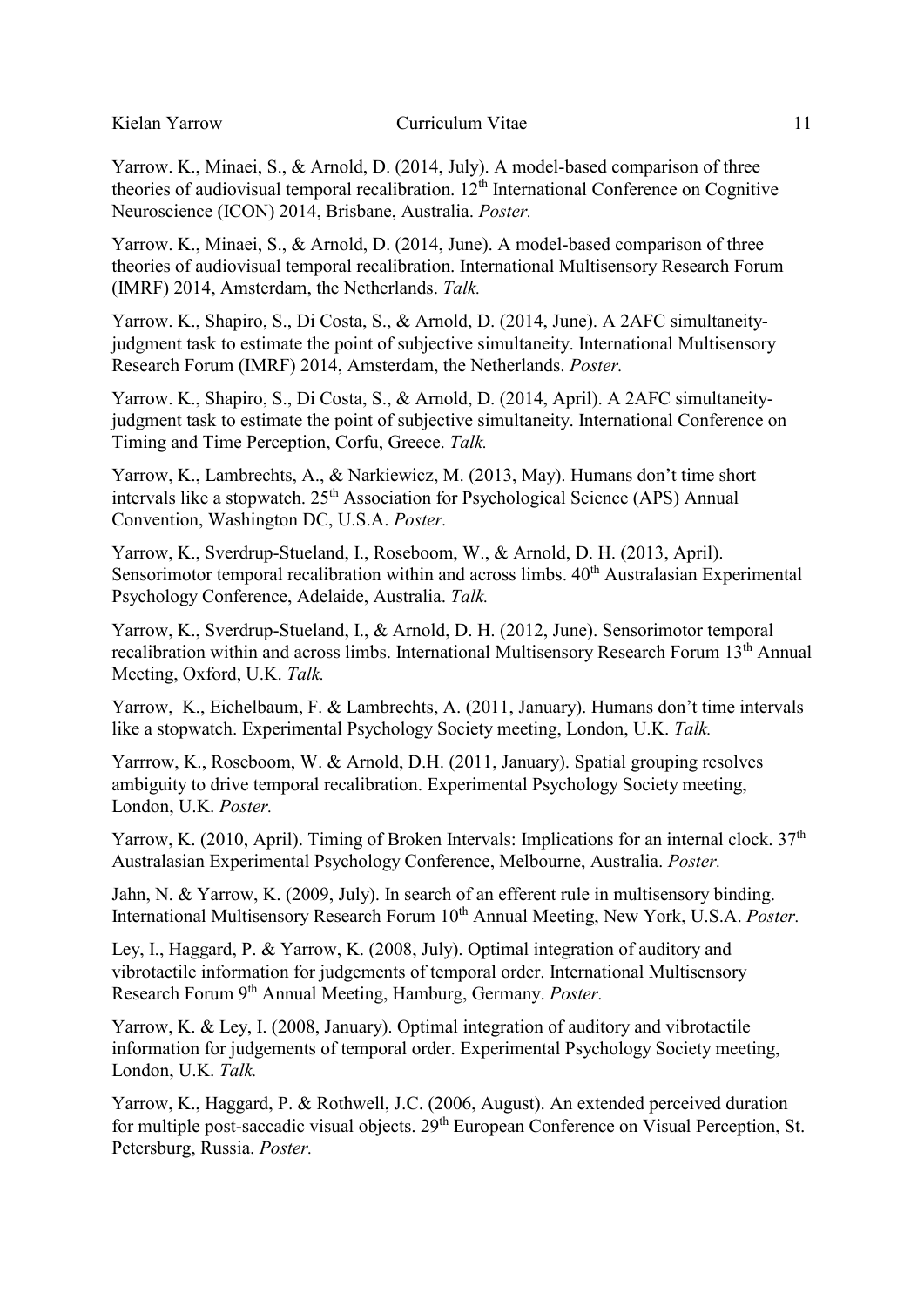Yarrow, K. (2006, June). Vibrotaction enhances perceived auditory volume at a postperceptual level. International multisensory research forum,  $7<sup>th</sup>$  annual meeting, Dublin, Ireland. *Poster.*

Yarrow, K., Ferro, D., Rothwell, J.C. & Haggard, P. (2006, June). An extended perceived duration for multiple post-saccadic visual objects. Association for the Scientific Study of Consciousness,  $10^{th}$  gathering, Oxford, U.K. *Poster.* 

Yarrow, K. (2005, July). Antedating of saccade targets. Joint meeting of the Experimental Psychology Society and the Canandian Society for Brain, Behaviour and Cognitive Science, Montreal, Canada. *Poster.*

Yarrow, K. (2005, June). Antedating of saccade targets. Association for the Scientific Study of Consciousness, 9th gathering, Pasadena, U.S.A. *Poster.*

Yarrow, K., Whiteley, L., Rothwell, J.C. & Haggard, P. (2004, December). Reconstructed spatiotemporal perception following a saccade towards a moving object. British Oculomotor group meeting, London, U.K. *Poster.*

Yarrow, K., Whiteley, L., Haggard, P. & Rothwell, J.C. (2004, October). Temporal antedating of saccade targets. BPS perception & Action Seminar, Birmingham, U.K. *Poster.*

Yarrow, K., Whiteley, L., Haggard, P. & Rothwell, J.C. (2004, August). Dissociable temporal and spatial perceptions following saccadic eye movements.  $27<sup>th</sup>$  European Conference on Visual Perception, Budapest, Hungary. *Talk.*

Yarrow, K., Whiteley, L., Haggard, P. & Rothwell, J.C. (2004, June/July). Dissociable temporal and spatial perceptions following saccadic eye movements. Experimental Psychology Society meeting, Lancaster, U.K. *Talk.*

Yarrow, K. (2003, October). Generality of the saccadic chronostasis illusion. NTT-UCL Joint Workshop on Human Information Processing 2003, Kyoto, Japan. *Talk.*

Yarrow, K., Haggard, P., Heal, R., Brown, P. & Rothwell, J.C. (2002, December). Illusory perceptions of space and time preserve cross-saccadic perceptual continuity. British Oculomotor group meeting, London, U.K. *Poster.*

Yarrow, K. (2002, August). Illusory perceptions of space and time preserve cross-saccadic perceptual continuity. Visual localization in Space-Time 2002, Brighton, U.K. *Poster.*

Yarrow, K., Haggard, P., Heal, R., Brown, P. & Rothwell, J.C. (2002, April). Illusory perceptions of space and time preserve cross-saccadic perceptual continuity. Joint meeting of the Experimental Psychology Society and the Belgian Psychological Society, Leuven, Belgium. *Talk.*

Yarrow, K., Haggard, P., Heal, R., Brown, P. & Rothwell, J.C. (2001, September). Spacetime constancy in human perception. Second Varna Conference on Motor Control MCC2001, Varna, Bulgaria. *Talk.*

## **Conference presentations (author but not presenting):**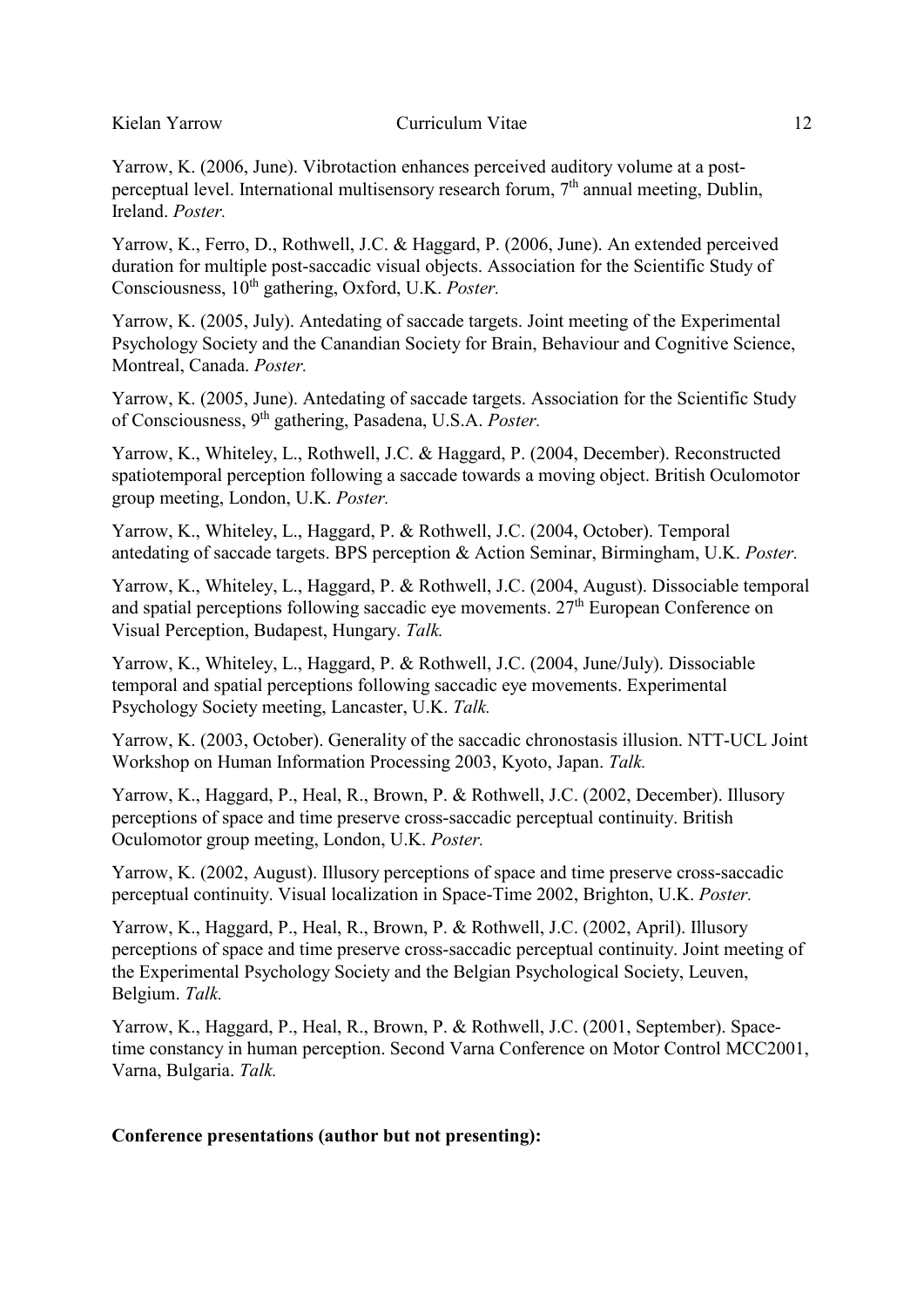Quite a few, but life's too short to keep track.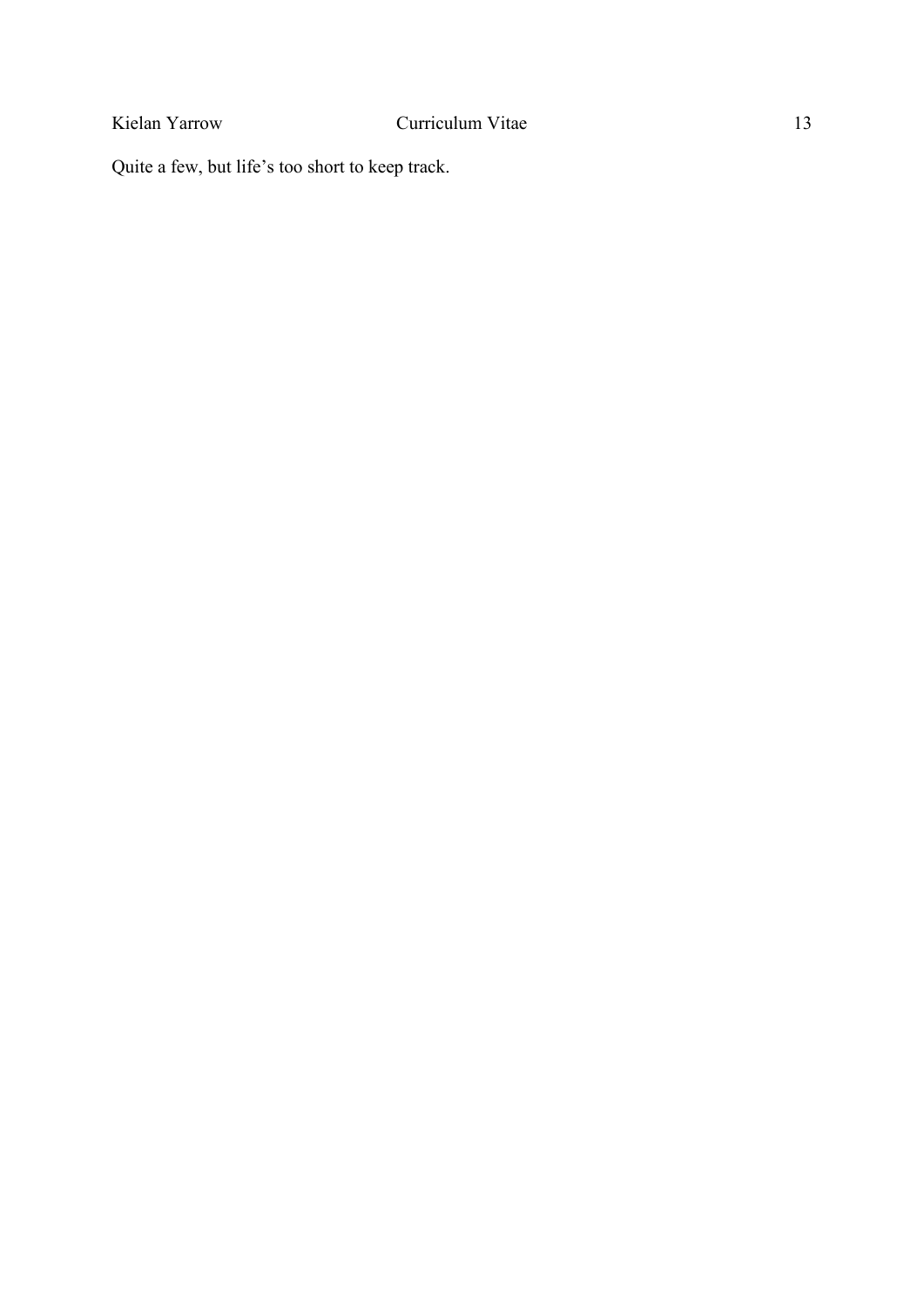## **TEACHING EXPERIENCE AND SUPERVISION**

## **PhD supervision (as primary supervisor):**

Stergios Makris, 2008-2012 (graduated January 2013). Aviad Hadar, 2009-2013 (graduated January 2014). Marta Narkiewicz, 2010-2017 (graduated July 2018). Paula Rowe, 2013-2018 (graduated January 2019) Carmen Kohl, 2014-2017 (graduated January 2018).

## **PhD examination:**

External examiner: Darren Rhodes (Birmingham, 2015); Corinne Fulcher (Bradford, 2017); Sarah Maddison (Nottingham, 2018); Aysha Motala (Cardiff, 2019).

Internal examiner (University of London): Xavier Job (Goldsmiths, 2018).

Internal examiner (City): Chiara Sambo (2009); Esha Massand (2011); James Fowler (2011); Alex Jones (2012); Alberta Ipser (2014); Alejandro Galvez Pol (2017); Ramiro Joly-Mascheroni (2019).

## **External contributions:**

External examiner, MRes Psychology programme (Sussex University), 2010/11-2013/14.

## **Teaching at City, University of London**

#### **Undergraduate:**

PS2003 (Cognitive Psychology II), half of module, 2006/7-2008/9. PS2004 (Biological Psychology), entire module, 2006/7-2011/12, half of module, 2012/13- 2014/15. PS3019 (Topics in Cognitive Neuroscience), half of module, 2008/9, 2010/11-2011/12. PS3025 (Computing for Psychologists), 3-4 lectures, 2011/12-2019/20.

Supervision of ~80 BSc Psychology final-year projects, 2006/7-2020/21.

## **Postgraduate:**

PSM511 (Contemporary Issues in Psychological Research), single lecture, 2008/9. PSM500 (Preliminary Research Proposal), 2010/11-2011/12, 2013/14. SGM248 (Collecting Data), single lecture, 2013/14. PSM207 (Research Methods & Programming), majority of module, 2015/16-2020/21. PSM208 (Statistical Models), entire module, 2015/16-2020/21. PSM403 (Research Deign & Statistics), two lectures, 2015/16. SAM003 (Introduction to Quantitative Inference), entire module, 2016/17-2020/21. SAM001 & PEM207 (Both research methods modules), guest lecture, 2018/19-2019/20. PEM105 (Experimental economics & game theory), three lectures, 2020/21.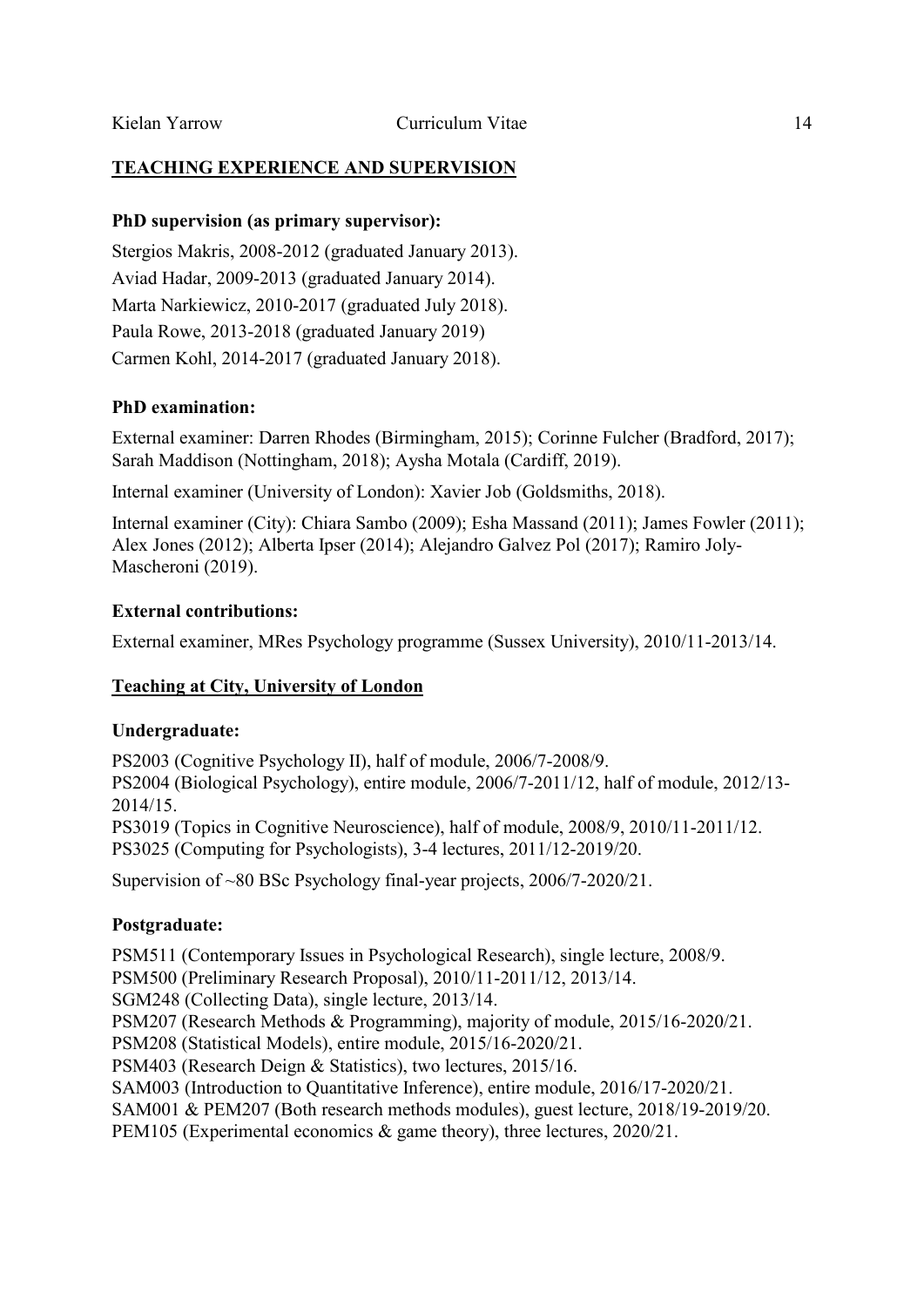Supervision of ~8 MSc projects, 2008/9, 2015/16-2020/21.

## **Training & Recognition:**

Introductory certificate in teaching in higher education, 2007. Nominated for "Student Voice" teaching award, 2008/9, 2009/10, 2010/11. Moodle (virtual learning environment) showcase winner, 2010/11. Moodle (virtual learning environment) launch award, 2010/11 (£1000).

## **Teaching at UCL**

#### **Undergraduate**:

Various degrees of contribution to: B002 (Methods and approaches in Psychology), 2003/4. B222 (Biological basis of behaviour), 2003/4, 2005/6. B224 (Perception, attention and action), 2003/4-2005/6. C567 (Topics in Neurobiology), 2003/4.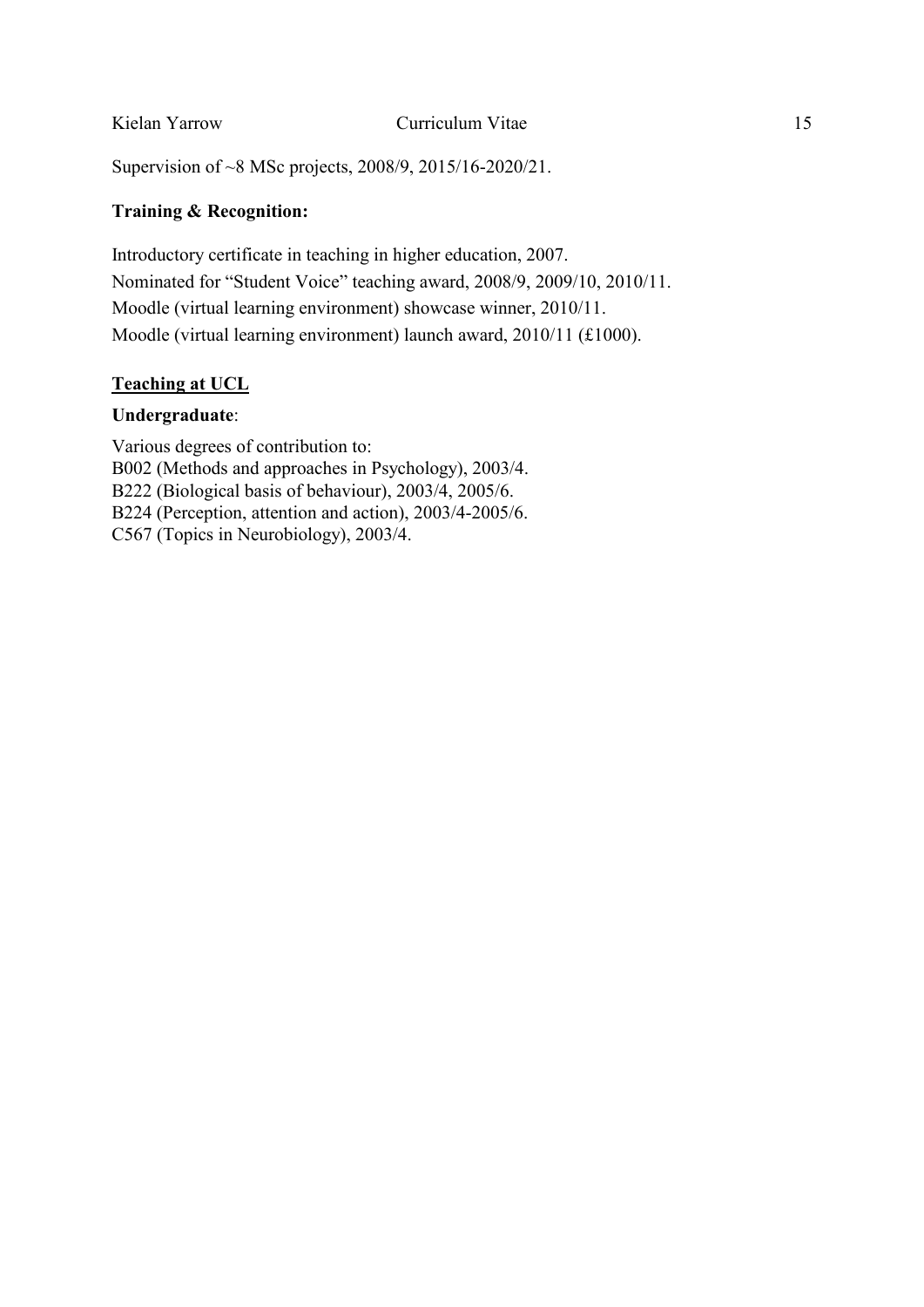## **PROFESSIONAL SERVICE / ADMINISTRATION**

#### **University service:**

Psychology Dept. research (R.E.F.) lead, 2011-12, 2017-2021. Programme director, MSc Research Methods with Psychology, 2014/15- . Year 3 tutor, BSc Psychology, 2013/14-2018/19. Programme director, MSc Research Methods and Psychology, 2010/11-2015/16. Deputy programme director, BSc Psychology, 2010/11-11/12. Admissions tutor, BSc Psychology, 2008/9-2009/10. Various committees at various times, e.g. Psychology Dept. Research Committee, Psychology Dept. Research Ethics committee, School of Arts & Social Sciences (SASS) Programme Approval and Review Committee, SASS Research & Enterprise committee, SASS Research working group, University Research Governance & Integrity committee.

#### **Editorial work:**

Associate Editor of Perception Science (specialty section of *Frontiers in Psychology* and *Frontiers in Neuroscience*), 2017- .

#### **Ad hoc reviews completed for the following journals:**

Autism. Acta Pychologica. Attention, Perception & Psychophysics. Brain Research. Cerebral Cortex. Cognition. Cognition & Emotion. Cognitive Science. Consciousness & Cognition. Cortex. Current Biology. eLife Experimental Brain Research. Frontiers in Neuroscience. Frontiers in Psychology. Journal of Cognitive Neuroscience. Journal of Experimental Psychology: Human Perception and Performance. Journal of Eye Movement Research. Journal of Health Psychology. Journal of Mathematical Psychology. Journal of Neurophysiology. Journal of Neuroscience.